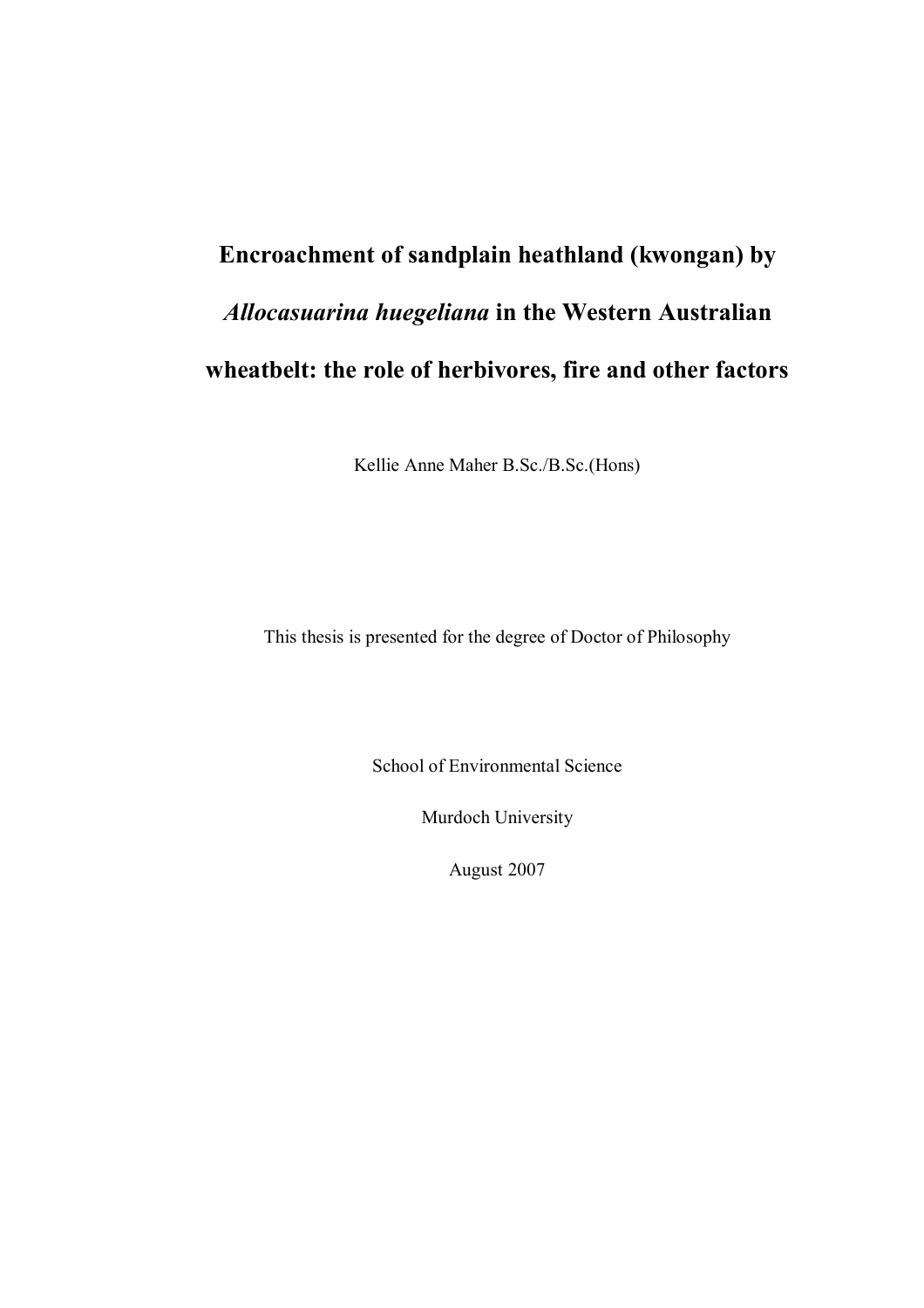I declare that this thesis is my own account of my research and contains as its main content work which has not previously been submitted for a degree at any tertiary education institution.

Kellie Maher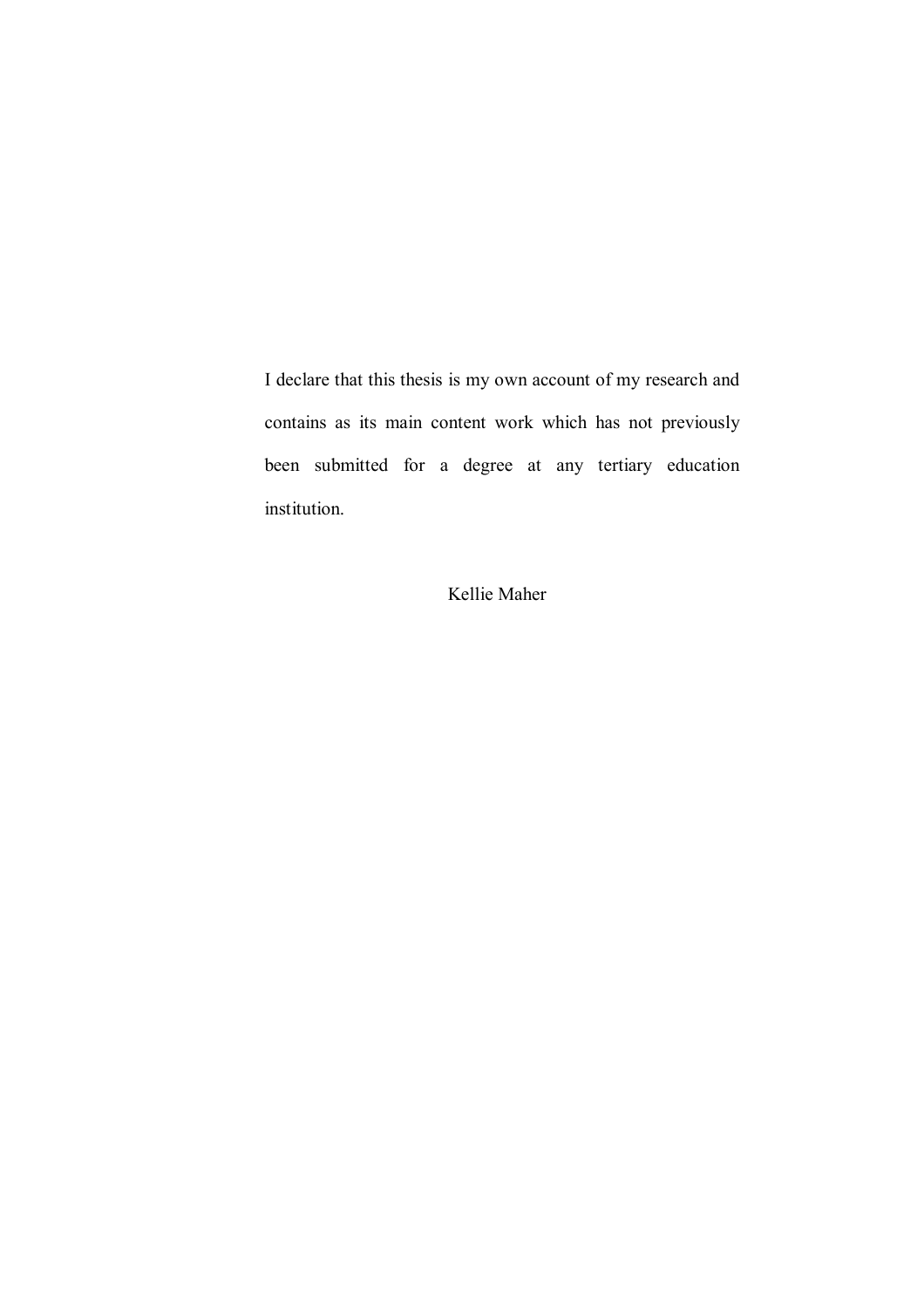### **Abstract**

Kwongan, also known as sandplain heathland, occurs in remnant vegetation throughout the fragmented landscape of the Western Australian wheatbelt. This vegetation community has high levels of species richness and endemism, and is of high conservation value. In many vegetation remnants in the wheatbelt the native tree species *Allocasuarina huegeliana* (rock sheoak) is expanding out from its normal range and encroaching into kwongan. *A. huegeliana* may ultimately dominate the kwongan, causing a decline in floristic diversity. Altered disturbance regimes, particularly the absence of fire and reduced or absent browsing mammal herbivores, are likely to be responsible for causing *A. huegeliana* encroachment.

This study used experimental and observational data from patches of kwongan in three Nature Reserves in the central and southern wheatbelt to investigate the role of fire, native mammal activities and interactions between these two factors in shaping *A. huegeliana* woodland–kwongan community boundaries. Investigations were carried out into the characteristics of encroaching *A. huegeliana* populations; the environmental factors affecting the extent of encroachment, naturally recruited juveniles, and seedling emergence and establishment; historical and current abundances of native mammals; and the effects of mammal herbivores on seedling establishment during inter-fire and post-fire periods.

Results from this study confirm that *A. huegeliana* has encroached into kwongan throughout the wheatbelt region and recruitment appears likely to continue in most areas. Few of the environmental factors measured in this study affected the extent of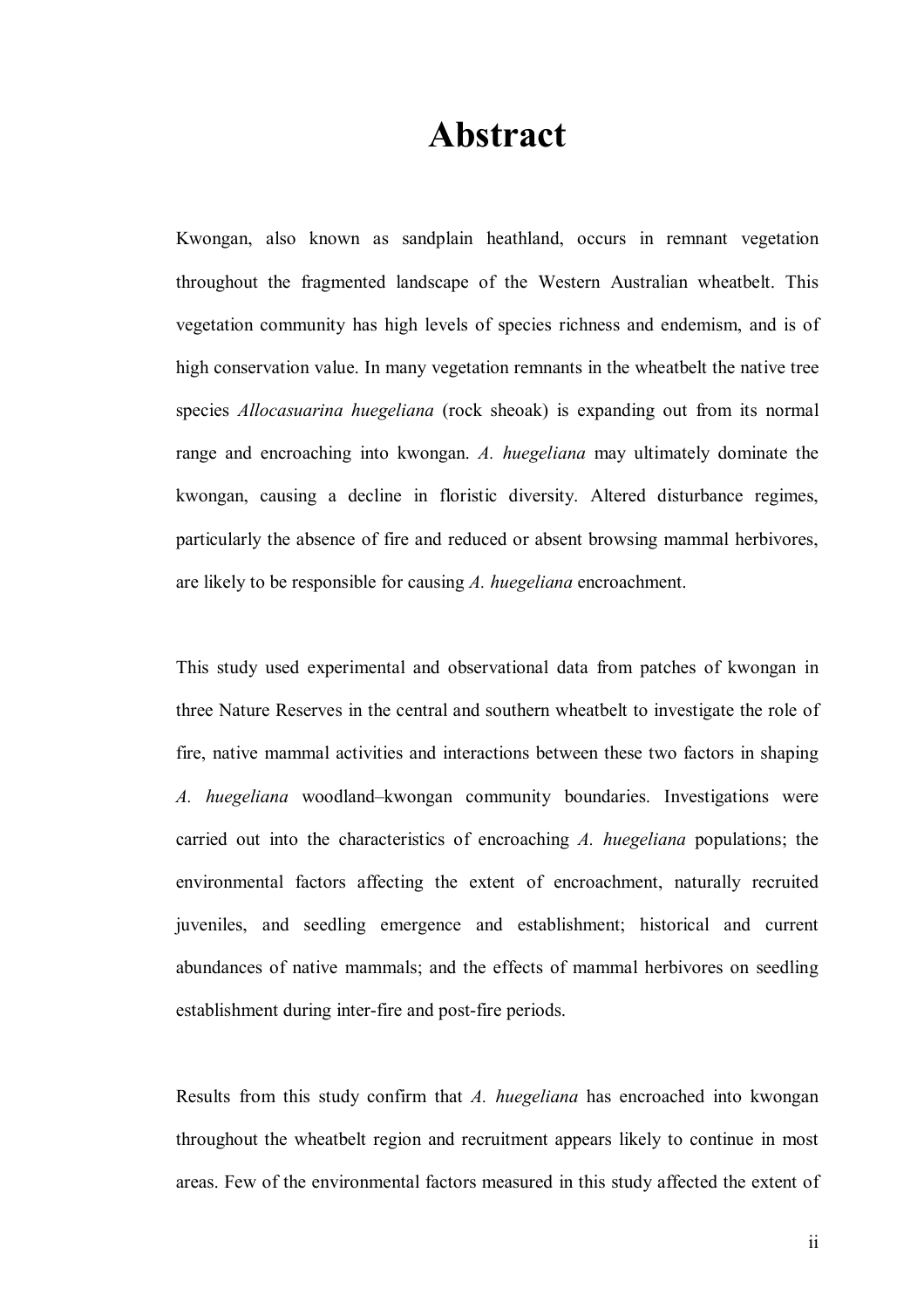encroachment, the locations of naturally recruited *A. huegeliana* juveniles, and seedling germination and establishment. Western grey kangaroos (*Macropus fuliginosus*) browsed extensively on seedlings, which largely prevented them from establishing in open areas of kwongan. However, numerous *A. huegeliana* seedlings escaped browsing herbivores by establishing in perennial shrubs, where they appeared to be tolerant of increased levels of inter-specific competition.

There was no native mammal common to all three Reserves that declined around the time that *A. huegeliana* encroachment most likely began in the 1970s. In addition, tammar wallabies (*Macropus eugenii*) had little effect even where their densities were high. It is therefore unlikely that the decline of an individual mammal species initiated encroachment. *A. huegeliana* encroachment appears to be driven by increased propagule pressure, which is in turn caused by increased inter-fire intervals. Long periods of time without fire have enabled fire-sensitive *A. huegeliana* trees to produce increasing quantities of seed that are continuously released into kwongan. A range of other factors may interact synergistically with this process to affect encroachment and these are also discussed. This study considered the implications of these findings for management of remnant vegetation in fragmented landscapes, particularly kwongan in the Western Australian wheatbelt, and areas for further research are suggested.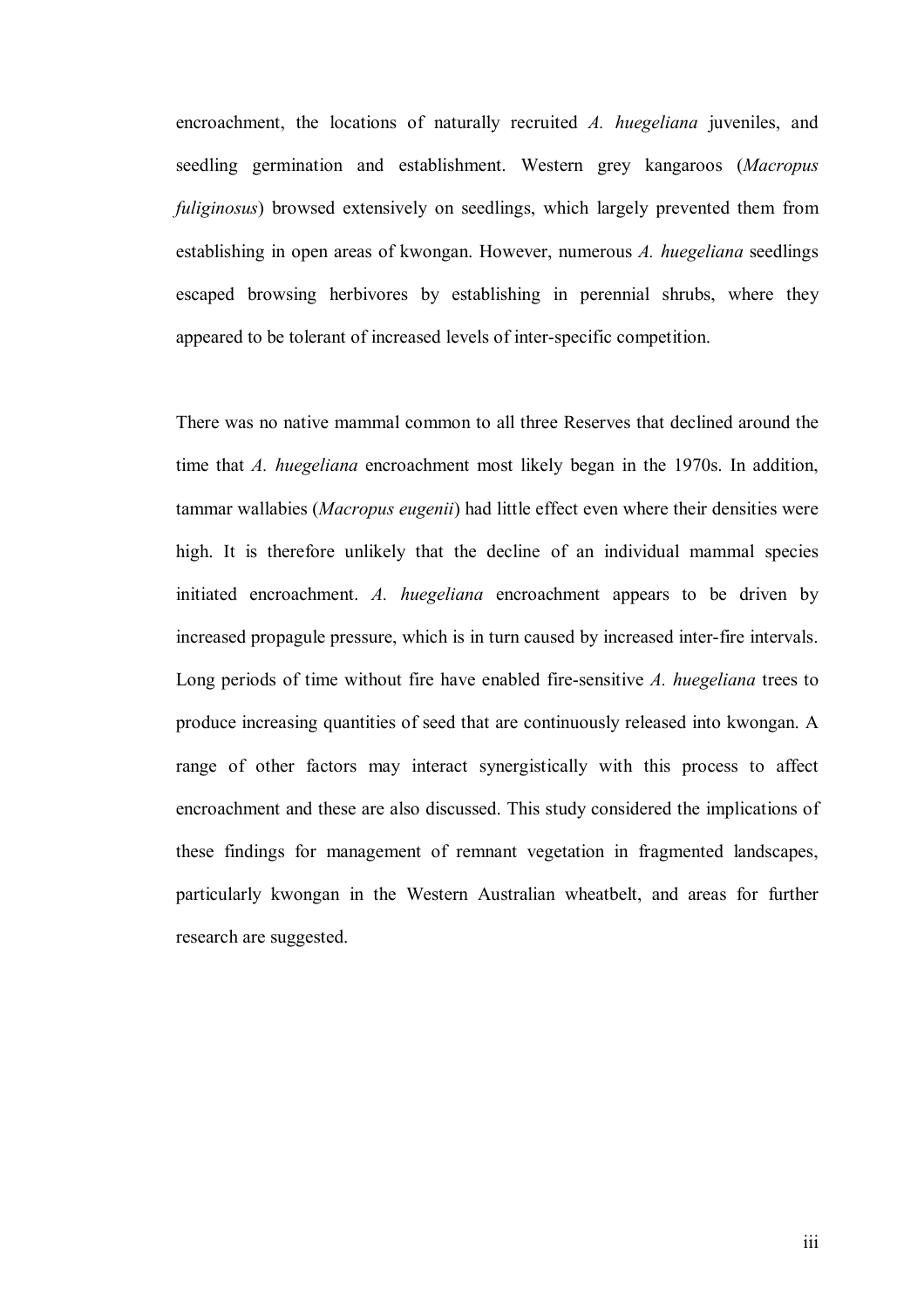### **Acknowledgements**

Many thanks to my supervisors, Richard Hobbs and Colin Yates, for their encouragement, guidance, enthusiasm and support throughout this thesis.

This research was made possible by a Postgraduate Research Scholarship from Land and Water Australia (LWA) and additional funding from Murdoch University. I would like to thank LWA for the opportunity to undertake this research and for their inspiring postgraduate workshops and the other LWA postgrads for their support.

Thanks to my friends and colleagues in the Ecosystem Restoration Laboratory and School of Environmental Science for their encouragement and technical support. In particular I would like to thank Rachel Standish and Viki Cramer for reviewing several chapters of this thesis and for their support. I am also grateful to Matt Williams of the Department of Environment and Conservation for statistical advice.

This research would not have been possible without the efforts of the people who assisted me on countless field trips. I would like to thank J.P. Dijkstra, Lillian Maher, Kim Maher, Erin Maher, Josh Byrne, Greg Priest, Rebecca Ovens, Rebecca Dillon, Duncan Sutherland, Amy Jo Vickery, Wendy Thompson, Rowan Gallagher, and Lisa Maher for their company, sense of humour and dedication to repetitive tasks.

My heartfelt thanks to my partner, family and friends for supporting me throughout the PhD process, for going above and beyond the call of duty when I needed a field assistant, and for graciously putting up with my lack of time, attention and sociability.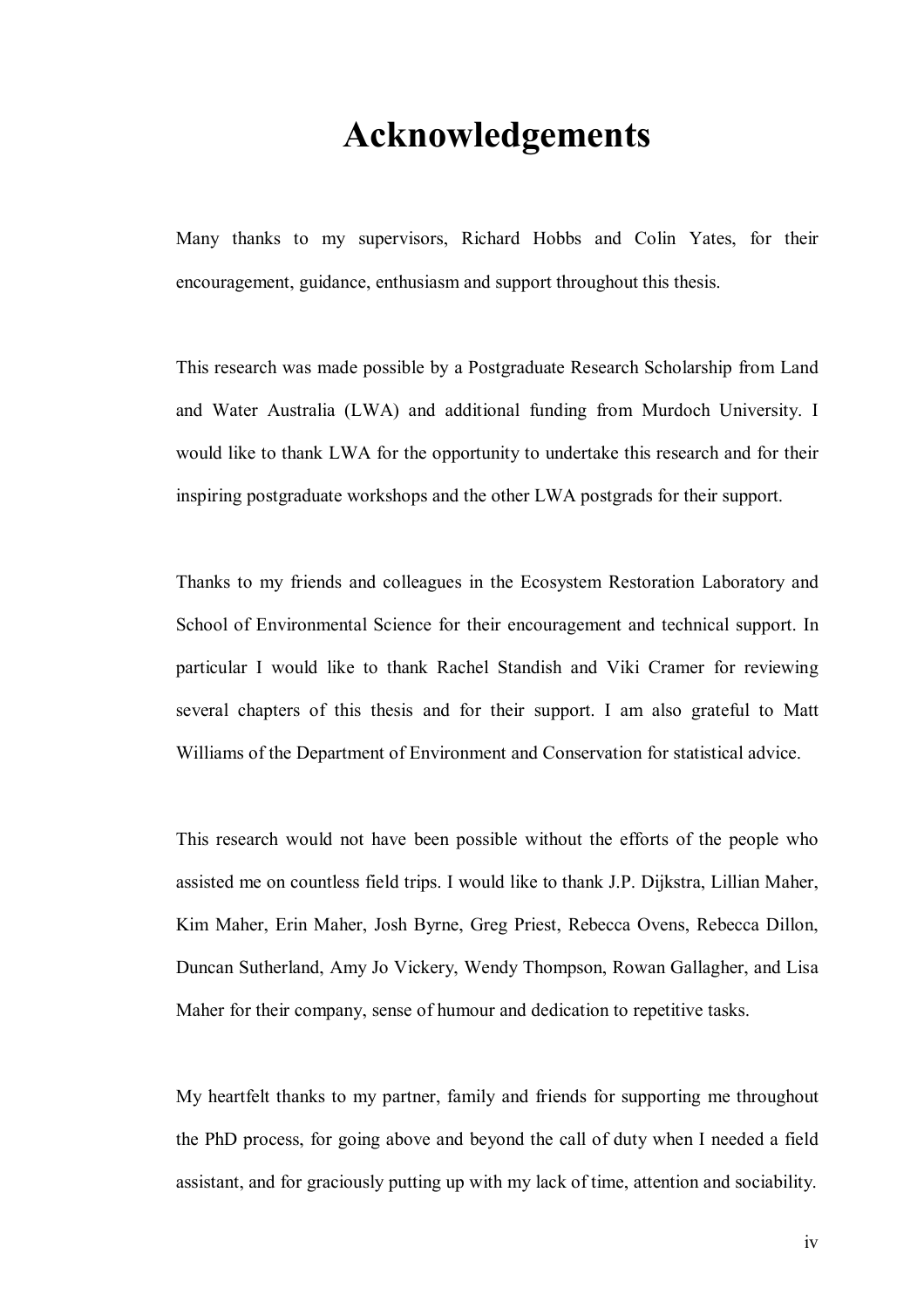# **Table of Contents**

| 2.1 |       |                                                                  |  |
|-----|-------|------------------------------------------------------------------|--|
|     |       |                                                                  |  |
| 2.2 |       |                                                                  |  |
|     | 2.2.1 |                                                                  |  |
|     | 2.2.2 |                                                                  |  |
|     | 2.2.2 |                                                                  |  |
|     | 2.2.3 | Effects of patch characteristics on the extent of encroachment23 |  |
| 2.3 |       |                                                                  |  |
|     | 2.3.1 |                                                                  |  |
|     | 2.3.2 |                                                                  |  |
|     | 2.3.3 | Effects of patch characteristics on the extent of encroachment27 |  |
| 2.4 |       |                                                                  |  |

#### Chapter 3: Historical abundances of native mammals and patterns of decline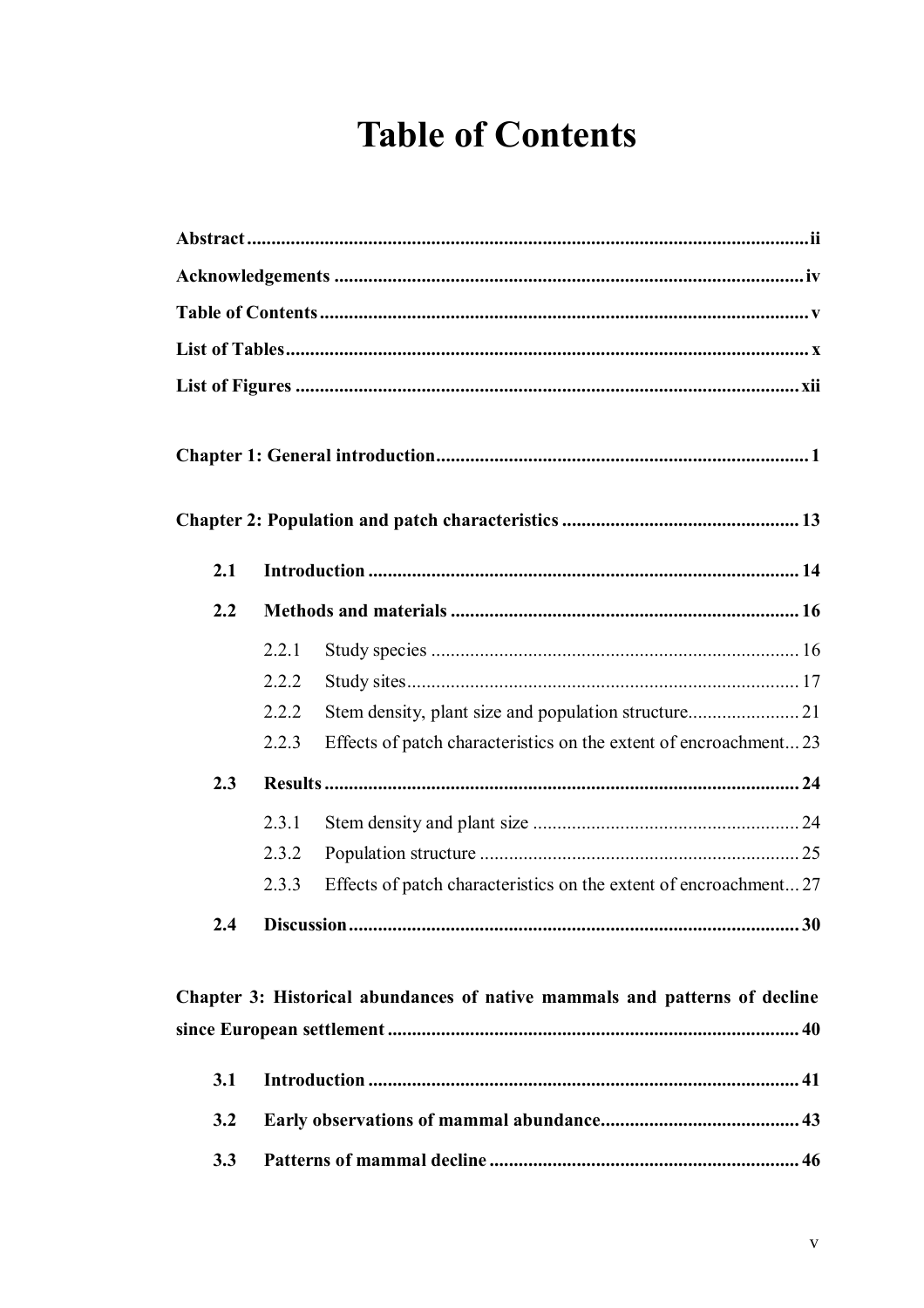|     | 3.3.1 |                                                                   |  |
|-----|-------|-------------------------------------------------------------------|--|
|     | 3.3.2 |                                                                   |  |
|     | 3.3.3 |                                                                   |  |
|     | 3.3.4 |                                                                   |  |
|     | 3.3.5 | From the instigation of fox baiting in the mid 1980s to present52 |  |
| 3.4 |       |                                                                   |  |
|     |       | Chapter 4: Current abundance of mammal herbivores in kwongan57    |  |
| 4.1 |       |                                                                   |  |
| 4.2 |       |                                                                   |  |
|     | 4.2.1 |                                                                   |  |
|     | 4.2.2 |                                                                   |  |
|     | 4.2.3 |                                                                   |  |
|     | 4.2.4 |                                                                   |  |
|     | 4.2.5 |                                                                   |  |
| 4.3 |       |                                                                   |  |
|     | 4.3.1 |                                                                   |  |
|     | 4.3.2 |                                                                   |  |
| 4.4 |       |                                                                   |  |

#### **Chapter 5: Juvenile** *Allocasuarina huegeliana* **plants and their environments ... 72**

| 5.1 |       |                                                    |  |
|-----|-------|----------------------------------------------------|--|
| 5.2 |       |                                                    |  |
|     | 5.2.1 |                                                    |  |
|     |       |                                                    |  |
| 5.3 |       |                                                    |  |
|     | 531   | Effects of environmental factors on juvenile plant |  |
|     |       |                                                    |  |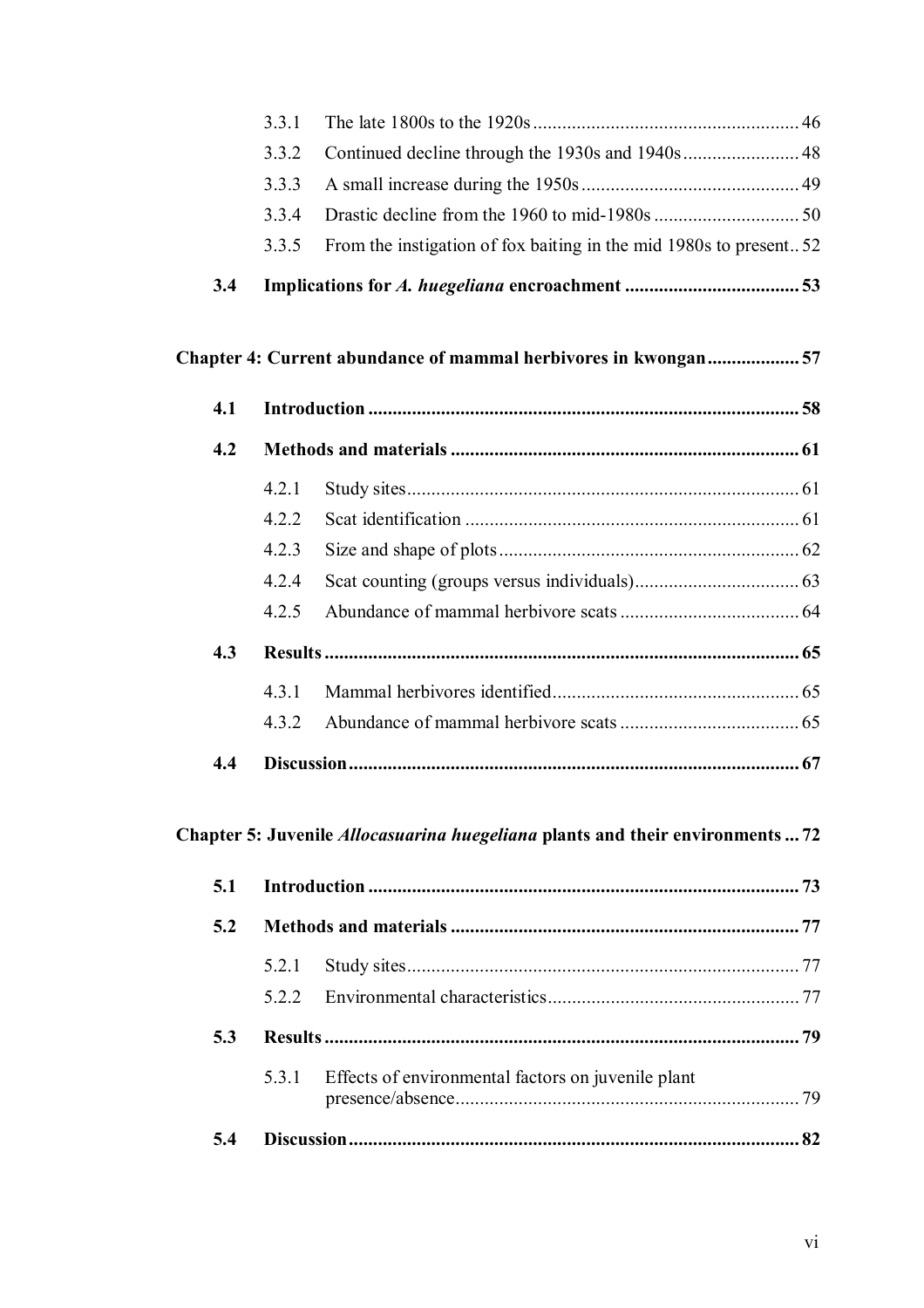| 6.1 |       |                                                                                                                                |
|-----|-------|--------------------------------------------------------------------------------------------------------------------------------|
| 6.2 |       |                                                                                                                                |
|     | 6.2.1 |                                                                                                                                |
|     | 6.2.2 | Effects of herbivore exclusion and perennial shrubs on seedling                                                                |
|     | 6.2.3 | Effects of herbivore exclusion and perennial shrubs on survival,<br>growth and browsing of planted seedlings (green-stock)  91 |
| 6.3 |       |                                                                                                                                |
|     | 6.3.1 | Effects of herbivore exclusion and perennial shrubs on seedling                                                                |
|     | 6.3.2 | Effects of herbivore exclusion and perennial shrubs on survival,<br>growth and browsing of planted seedlings (green-stock)  96 |
|     |       |                                                                                                                                |
| 6.4 |       |                                                                                                                                |
| 7.1 |       | Chapter 7: Environmental factors affecting seedling establishment  111                                                         |
| 7.2 |       |                                                                                                                                |
|     | 7.2.1 |                                                                                                                                |
|     | 7.2.2 | Environmental characteristics of locations where seeds and                                                                     |
|     | 7.2.3 | Factors affecting seedling emergence and survival (sown seeds)115                                                              |
|     | 7.2.4 | Factors affecting the growth, survival and browsing of planted                                                                 |
| 7.3 |       |                                                                                                                                |
|     | 7.3.1 | Factors affecting seedling emergence and survival (sown seed)118                                                               |

**7.4 Discussion........................................................................................... 130**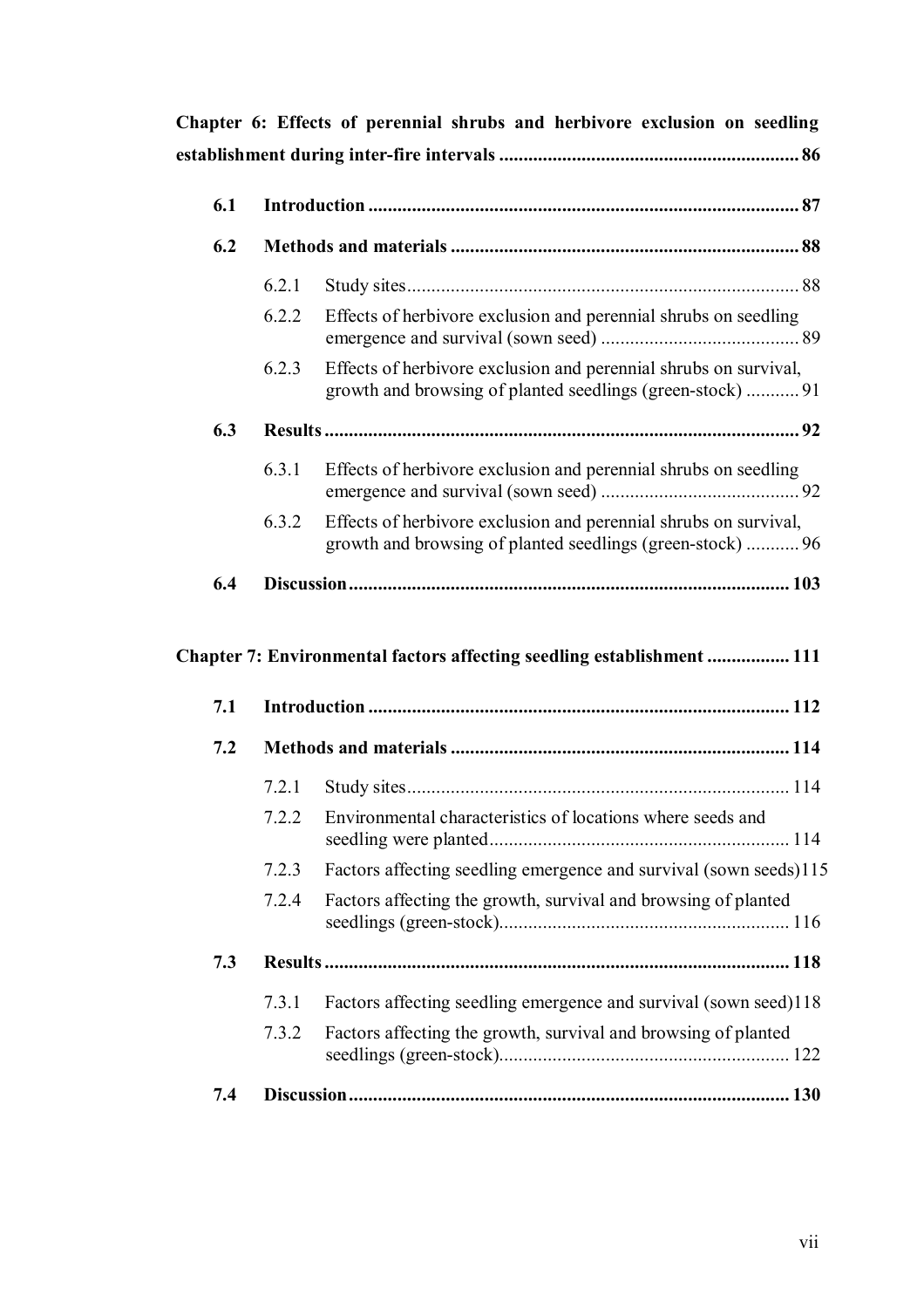|     |       | Chapter 8: Effects of individual mammal herbivore species on seedling            |  |
|-----|-------|----------------------------------------------------------------------------------|--|
|     |       |                                                                                  |  |
| 8.1 |       |                                                                                  |  |
| 8.2 |       |                                                                                  |  |
|     | 8.2.1 |                                                                                  |  |
|     | 8.2.2 |                                                                                  |  |
|     | 8.2.3 |                                                                                  |  |
|     | 8.2.4 | Effects of herbivore exclusion on seedling emergence and                         |  |
|     | 8.2.5 | Effects of herbivore exclusion on the survival, growth and                       |  |
| 8.3 |       |                                                                                  |  |
|     | 8.3.1 |                                                                                  |  |
|     | 8.3.2 |                                                                                  |  |
|     | 8.3.3 | Growth, survival and browsing of planted seedlings (green-stock)144              |  |
| 8.4 |       |                                                                                  |  |
|     |       | Chapter 9: Effects of herbivore exclusion on seedling recruitment following fire |  |
| 9.1 |       |                                                                                  |  |
| 9.2 |       |                                                                                  |  |
|     | 9.2.1 |                                                                                  |  |
|     | 9.2.2 | Effects of herbivore exclusion on seedling density and height. 158               |  |
| 9.3 |       |                                                                                  |  |
|     | 9.3.1 | Effects of herbivore exclusion on seedling density and height. 160               |  |
| 9.4 |       |                                                                                  |  |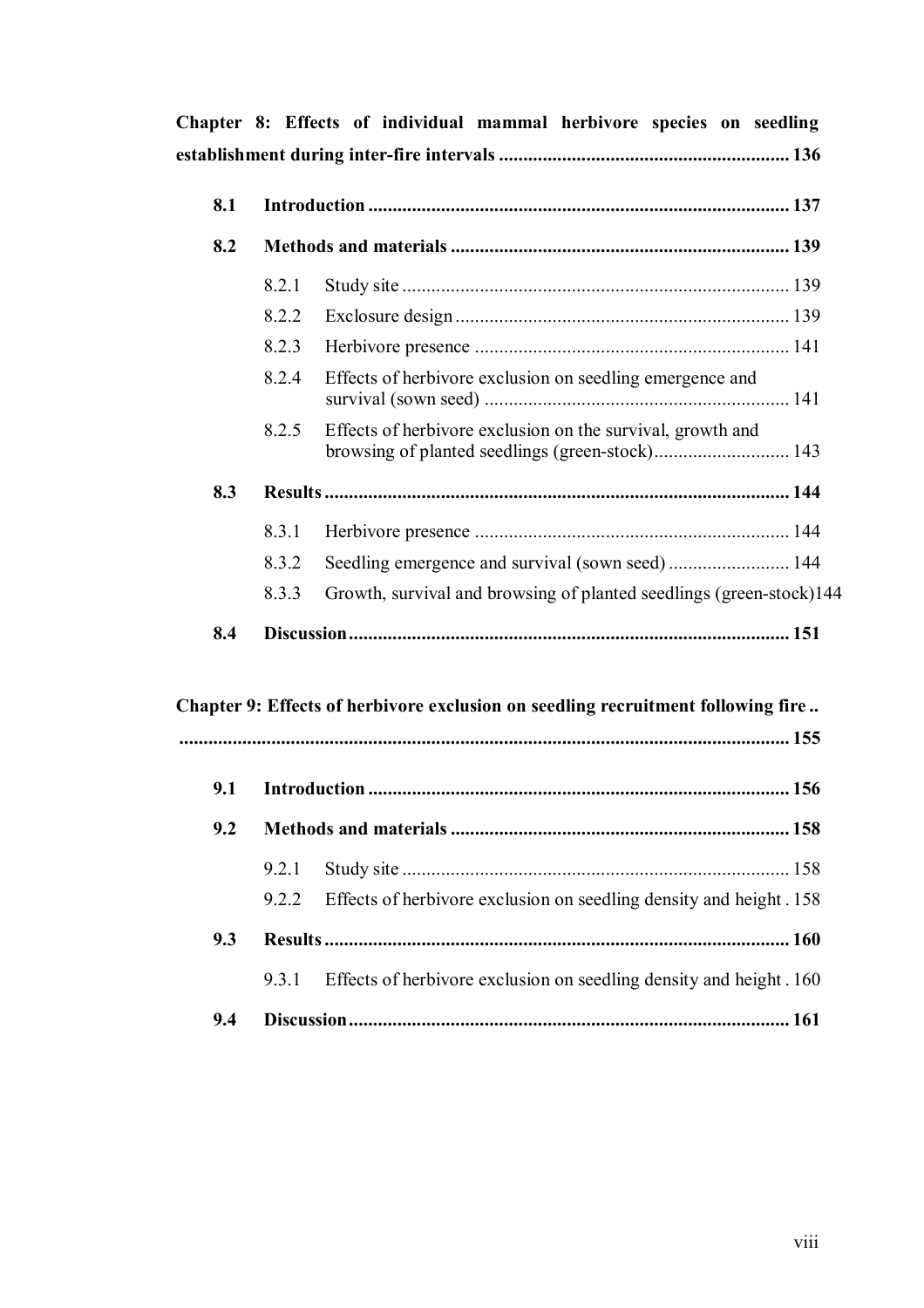| 10.1 |                                                                |                                                                      |  |
|------|----------------------------------------------------------------|----------------------------------------------------------------------|--|
| 10.2 |                                                                | Conceptual model of <i>Allocasuarina huegeliana</i> encroachment 169 |  |
| 10.3 |                                                                | Study limitations and further research directions 171                |  |
|      | 10.3.1                                                         |                                                                      |  |
|      |                                                                |                                                                      |  |
|      |                                                                |                                                                      |  |
|      |                                                                | 10.3.4 Effects of fire and post-fire browsing in kwongan  175        |  |
| 10.4 |                                                                | Other potential causal factors of encroachment 176                   |  |
|      | 10.4.1                                                         |                                                                      |  |
|      |                                                                |                                                                      |  |
|      |                                                                |                                                                      |  |
|      |                                                                |                                                                      |  |
| 10.5 |                                                                | Problems associated with conserving dynamic ecosystems 181           |  |
| 10.6 | Need for management of remnant vegetation in the wheatbelt 182 |                                                                      |  |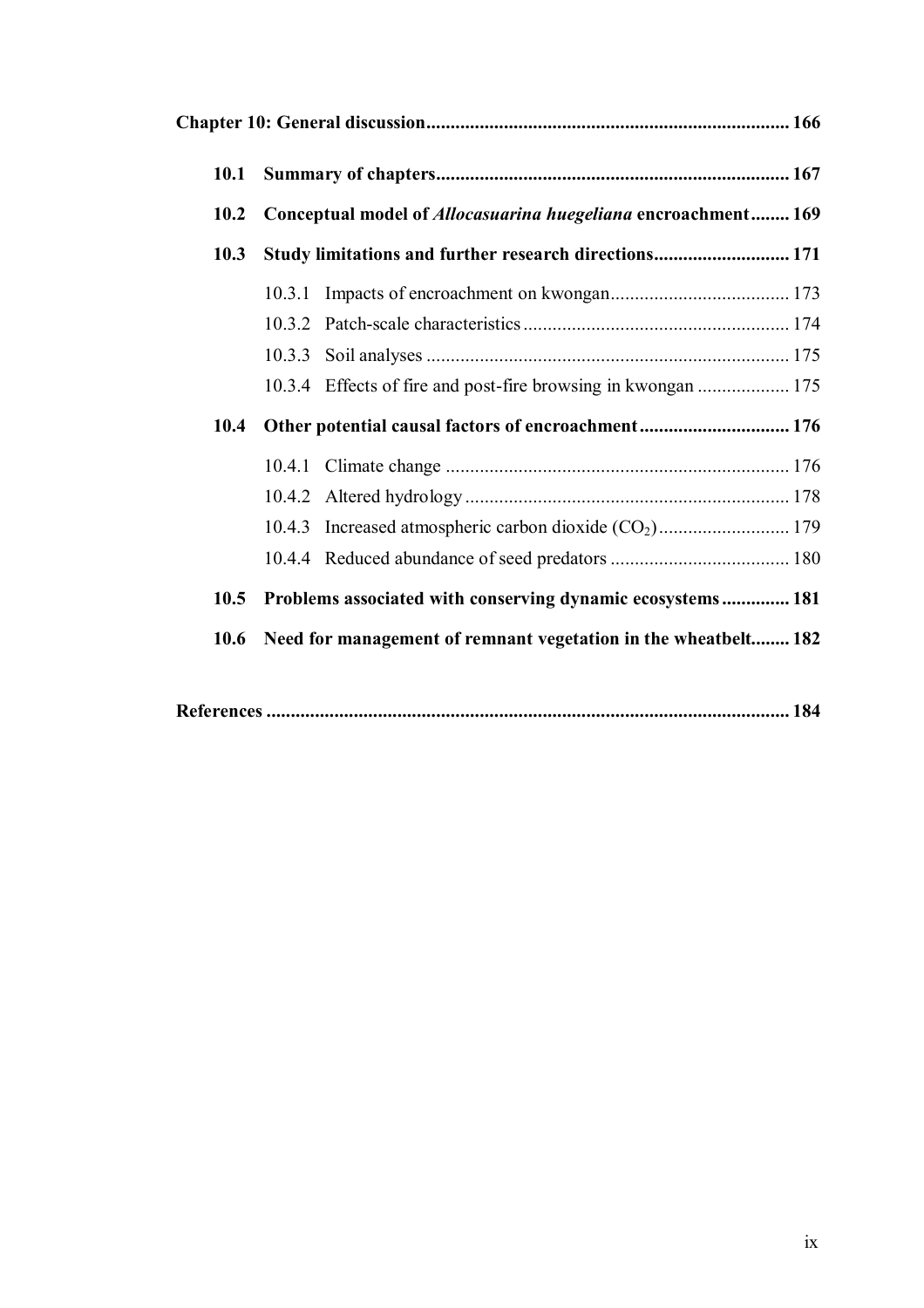### **List of Tables**

| Table 2.1: Characteristics of the 12 patches of kwongan invaded by <i>Allocasuarina</i> |  |
|-----------------------------------------------------------------------------------------|--|
|                                                                                         |  |

**Table 2.2:** Characteristics of the *Allocasuarina huegeliana* populations in 12 patches of kwongan in three Nature Reserves. ..................................................................... 25

**Table 2.3:** Size distribution types of *Allocasuarina huegeliana* populations in 12 patches of kwongan at three Nature Reserves and the parameter estimates (standard error) for the intercepts and slopes (standard error) of the log-linear relationship between the number of individuals and size class. For significant relationships: *P* < 0.01\*\*, *P* < 0.05\*.................................................................................................... 27

**Table 2.4:** Results from linear regression analyses between patch-scale characteristics and extent of *Allocasuarina huegeliana* encroachment (stem density and plant height) in twelve patches of kwongan. For significant relationships:  $P \le 0.01**$ ,  $P \le 0.05*$ . ............................................................................................................................... 28

**Table 2.5:** Results from ANOVA analyses between soil type (yellow sand, grey sand or duplex) and extent of *Allocasuarina huegeliana* encroachment (stem density and plant height) in twelve patches of kwongan. For significant relationships:  $P \le 0.01$ <sup>\*\*</sup>, *P* < 0.05\*. ............................................................................................................... 28

**Table 3.1:** Local Government Shires and former Districts that Durokoppin, Dongolocking and Tutanning Nature Reserves are located in, and nearby Shires/Districts........................................................................................................ 44

**Table 3.2:** The common and indigenous names of some of the mammal species observed by settlers in the Western Australian wheatbelt (from Strahan 1995). ....... 47

**Table 4.1:** Results from the ANOVA investigating the effects of the reserves and patches on the abundance of mammal herbivore scats among eight patches of kwongan at three Nature Reserves. For significant relationships:  $P \le 0.01**$ ,  $P \le$ 0.05\*....................................................................................................................... 66

**Table 5.1:** Results from univariate logistic regression analyses between the presence/absence of *Allocasuarina huegeliana* juveniles and the biotic and abiotic factors measured at each location. For significant relationships:  $P \le 0.01**$ ,  $P \le$ 0.05\*....................................................................................................................... 80

**Table 5.2:** Results from the Pearson correlation indicating significant intercorrelation between the predictive environmental variables. Variables were considered to be highly inter-correlated where *P* < 0.05 and *r* ≥ 0.70\*. ................... 81

**Table 5.3:** Results from the multiple logistic regression analysis between the presence/absence of *Allocasuarina huegeliana* juveniles and biotic and abiotic factors, including the factors significant to the model. For significant relationships: *P* < 0.01\*\*, *P* < 0.05\*................................................................................................. 81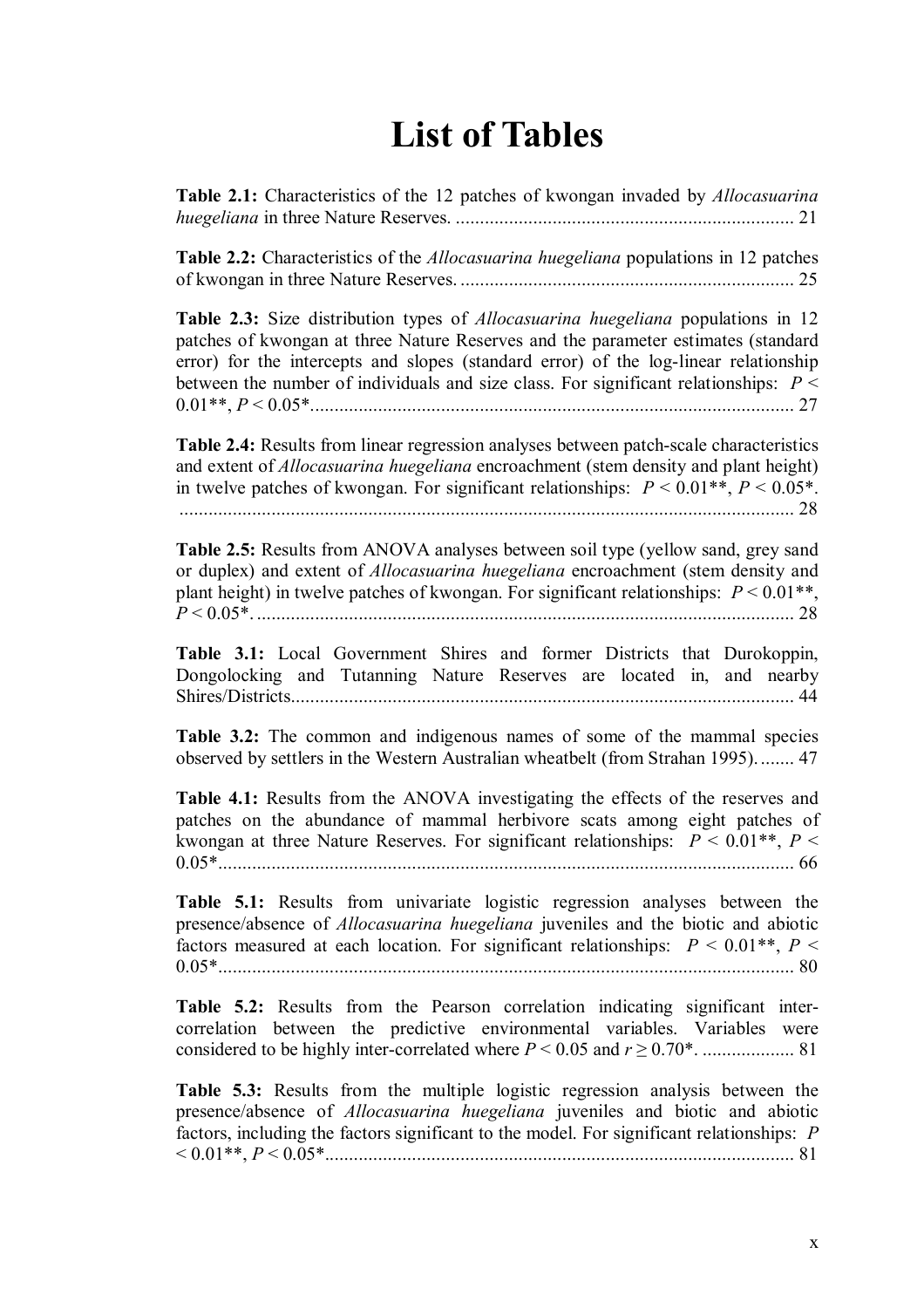**Table 6.1:** Results from the ANOVA investigating the effects of the reserves and treatments on *Allocasuarina huegeliana* seedling emergence and survival (sown seeds). For significant relationships: *P* < 0.01\*\*, *P* < 0.05\*.................................... 93

**Table 6.2:** Results from the ANOVA investigating the effects of the reserves and treatments on browsing, height growth, and survival of planted *Allocasuarina huegeliana* seedlings (green-stock). For significant relationships:  $P \le 0.01**$ ,  $P \le$ 0.05\*....................................................................................................................... 98

**Table 7.1:** Results from ANCOVA models investigating the effects of the environmental variables, reserves and treatments on *Allocasuarina huegeliana* seedling emergence (sown seed). For significant relationships:  $P \le 0.01**$ ,  $P \le$ 0.05\*......................................................................................................................119

**Table 7.2:** Results from ANCOVA models investigating the effects of the environmental variables, reserves and treatments on *Allocasuarina huegeliana* seedling survival (sown seed). For significant relationships:  $P \le 0.01^{**}$ ,  $P \le 0.05^*$ . ..............................................................................................................................120

**Table 7.3:** Results from the Pearson correlation between *Allocasuarina huegeliana* seedling height growth, survival and the percentage of seedlings browsed (greenstock) and the predictive environmental variables. Variables were considered to be highly inter-correlated where *P* < 0.05 and *r* ≥ 0.70\*..............................................125

**Table 7.4:** Results from the ANCOVA models investigating the effects of the environmental variables, reserves and treatments on the percentage of *Allocasuarina huegeliana* seedlings browsed (green-stock). For significant relationships:  $P \leq$ 0.01\*\*, *P* < 0.05\*...................................................................................................126

**Table 7.5:** Results from the ANCOVA models investigating the effects of the environmental variables, reserves and treatments on *Allocasuarina huegeliana* seedling growth (green-stock). For significant relationships:  $P \le 0.01^{**}$ ,  $P \le 0.05^*$ . ..............................................................................................................................127

**Table 7.6:** Results from the ANCOVA models investigating the effects of the environmental variables, reserves and treatments on *Allocasuarina huegeliana* seedling survival (green-stock). For significant relationships:  $P \le 0.01**$ ,  $P \le 0.05*$ . ..............................................................................................................................128

**Table 8.1:** Results from the ANOVA investigating the effects of the locations, treatments, vegetation cover and their interactions on *Allocasuarina huegeliana* seedling emergence and survival (sown seeds) in a patch of kwongan at Tutanning Nature Reserve. For significant relationships: *P* < 0.01\*\*, *P* < 0.05\*. ...................147

**Table 8.2:** Results from the ANOVA investigating the effects of the locations, treatments, vegetation cover and their interactions on browsing, height growth and survival of planted *Allocasuarina huegeliana* seedlings (green-stock) in a patch of kwongan at Tutanning Nature Reserve. For significant relationships: *P* < 0.01\*\*, *P* < 0.05\*......................................................................................................................147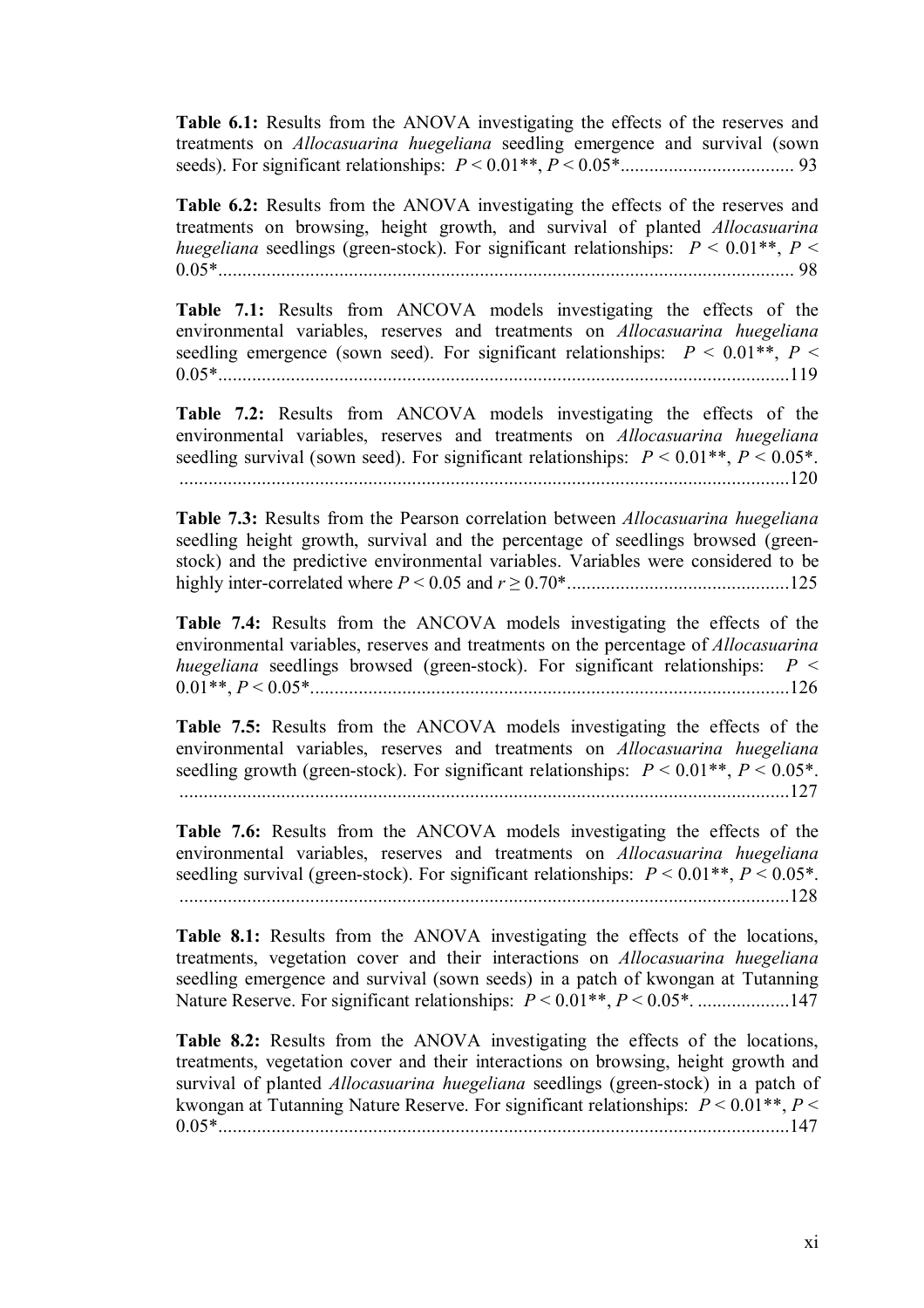## **List of Figures**

**Figure 1.1:** Diagram of thesis structure, order of the chapters and key questions. ... 12

**Figure 2.1:** Photograph of a patch of kwongan at Tutanning Nature Reserve showing the sharp boundary between the kwongan (foreground) and *A. huegeliana* woodland (background) communities...................................................................................... 18

**Figure 2.2:** Satellite image of southwest Western Australia showing the extent of the wheatbelt region (light grey), areas of native vegetation (dark grey), and the location of three Nature Reserves studied. ............................................................................ 20

**Figure 2.3:** The percentage frequencies of *Allocasuarina huegeliana* individuals in each stem size class (pooled across all quadrats and transects) in 12 patches of kwongan at three Nature Reserves........................................................................... 29

**Figure 2.4:** Photographs of isolated *A. huegeliana* trees that have established in kwongan. ................................................................................................................ 31

**Figure 2.5:** Photograph showing extensive *A. huegeliana* encroachment in kwongan at Tutanning 6......................................................................................................... 33

**Figure 3.1:** Location of the Local Government Shires within the Western Australian wheatbelt (Wheatbelt Development Commission n.d.) ............................................ 44

**Figure 4.1:** Mean number of scats deposited by each mammal herbivore species, per hectare, per day, in eight patches of kwongan at three Nature Reserves................... 66

**Figure 5.1:** Scatter plots of the actual occurrence (y-axis:  $0.00 =$  juvenile plant absent 1.00 = juvenile plant present) and predicted probability curves of *Allocasuarina huegeliana* juveniles in relation to: (a) perennial vegetation cover; (b) mean distance to three nearest perennial plants; and (c) distance to nearest fruit-bearing tree. ........ 82

Figure 6.1: Photographs of the three treatments (left to right): no vegetation cover, fenced area with no vegetation cover and perennial shrub cover. A grid of 100 *Allocasuarina huegeliana* seeds and 10 *A. huegeliana* seedlings were planted in each treatment................................................................................................................. 90

**Figure 6.2:** Mean percentage of *Allocasuarina huegeliana* seedlings emerged from seed sown in areas with no vegetation cover, fenced areas with no vegetation cover, and areas with perennial shrub cover at three Nature Reserves. Bars indicate standard errors. ..................................................................................................................... 94

**Figure 6.3:** Mean survival of *Allocasuarina huegeliana* seedlings (sown seed) in areas with no vegetation cover, fenced areas with no vegetation cover, and areas with perennial shrub cover at three Nature Reserves. Bars indicate standard errors. ........ 94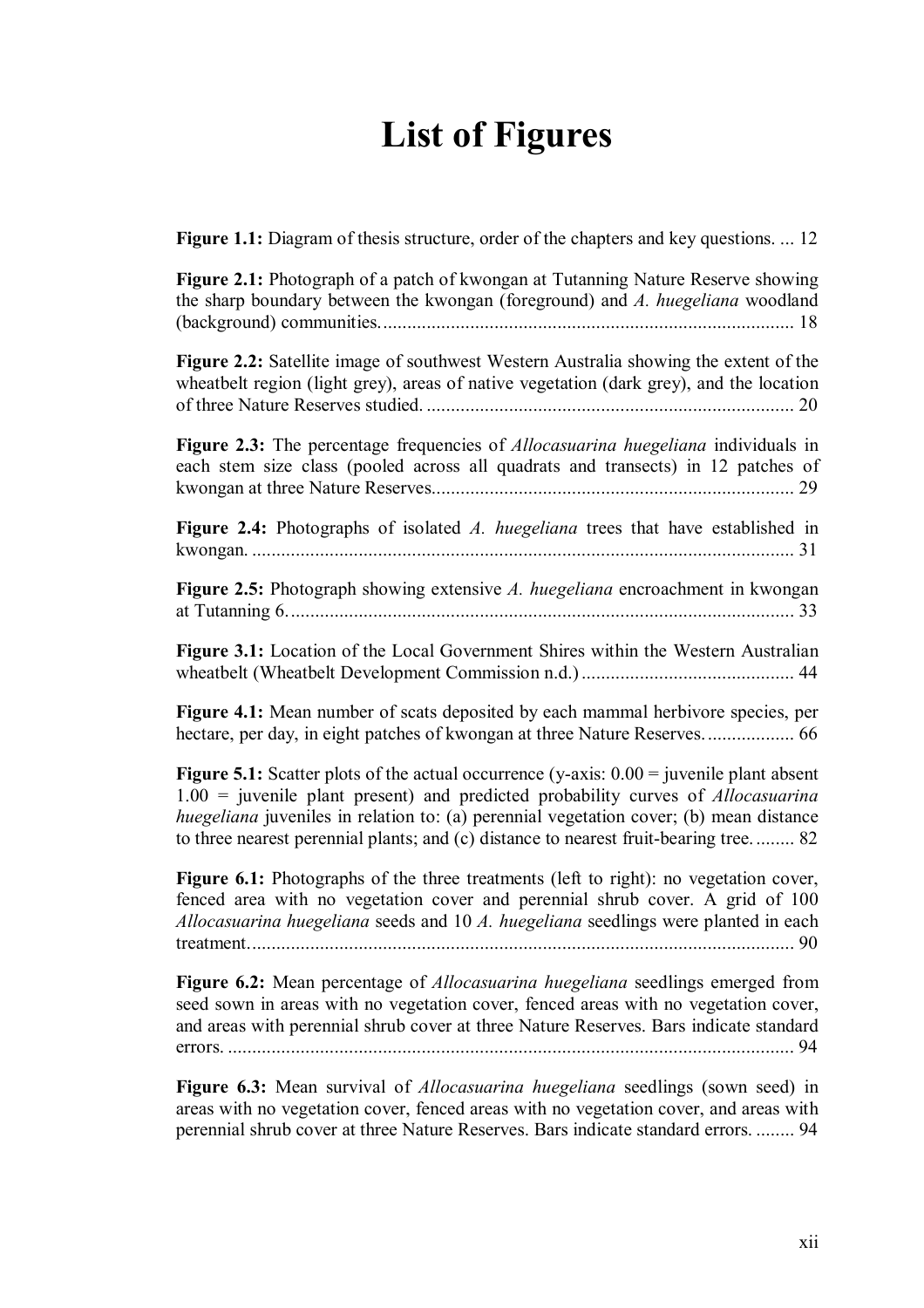**Figure 6.4:** Mean *Allocasuarina huegeliana* seedling survival (sown seeds) from June–July 2005 and at the end of each season until March 2007, in areas with no vegetation cover, fenced areas with no vegetation cover, and areas with perennial shrub cover at (a) Durokoppin, (b) Dongolocking and (c) Tutanning Nature Reserves. ............................................................................................................................... 95

**Figure 6.5**: Mean percentage of *Allocasuarina huegeliana* seedlings browsed (greenstock) in areas with no vegetation cover, fenced areas with no vegetation cover, and areas with perennial shrub cover at three Nature Reserves. Bars indicate standard errors. ..................................................................................................................... 98

**Figure 6.6:** Mean *Allocasuarina huegeliana* seedling height growth (green-stock) in areas with no vegetation cover, fenced areas with no vegetation cover, and areas with perennial shrub cover at three Nature Reserves. Bars indicate standard errors. ........ 99

**Figure 6.7:** Mean *Allocasuarina huegeliana* seedling survival (green-stock) in areas with no vegetation cover, fenced areas with no vegetation cover, and areas with perennial shrub cover at three Nature Reserves. Bars indicate standard errors. ........ 99

**Figure 6.8:** Mean percentage of *Allocasuarina huegeliana* seedlings browsed from planting (green-stock) in June 2005 and at the end of each season until March 2007, in areas with no vegetation cover, fenced areas with no vegetation cover, and areas with perennial shrub cover at (a) Durokoppin, (b) Dongolocking and (c) Tutanning Nature Reserves. ....................................................................................................100

**Figure 6.9:** Mean *Allocasuarina huegeliana* seedling height from planting (greenstock) in June 2005 and at the end of each season until March 2007, in areas with no vegetation cover, fenced areas with no vegetation cover, and areas with perennial shrub cover at (a) Durokoppin, (b) Dongolocking and (c) Tutanning Nature Reserves. ..............................................................................................................................101

**Figure 6.10:** Mean *Allocasuarina huegeliana* seedling survival from planting (greenstock) in June 2005 and at the end of each season until March 2007, in areas with no vegetation cover, fenced areas with no vegetation cover, and areas with perennial shrub cover at (a) Durokoppin, (b) Dongolocking and (c) Tutanning Nature Reserves. ..............................................................................................................................102

**Figure 7.1:** Environmental variables recorded within  $0.5 \times 0.5$  m quadrats located around grids where *Allocasuarina huegeliana* seeds were sown in areas with no vegetation cover and perennial shrub cover at three Nature Reserves. The environmental variables included (a) perennial cover, (b) litter cover, (c) annual cover, (d) pH, (e) gravel and (f) clay. Bars indicate standard errors. .......................121

**Figure 7.2:** Environmental variables recorded within  $0.5 \times 0.5$  m quadrats located around *Allocasuarina huegeliana* seedlings (green-stock) planted in areas with no vegetation cover and perennial shrub cover at three Nature Reserves. The environmental variables included (a) perennial cover, (b) distance to neighbours, (c) litter cover, (d) annual cover, (e) pH, (f) gravel and (g) clay. Bars indicate standard errors. ....................................................................................................................129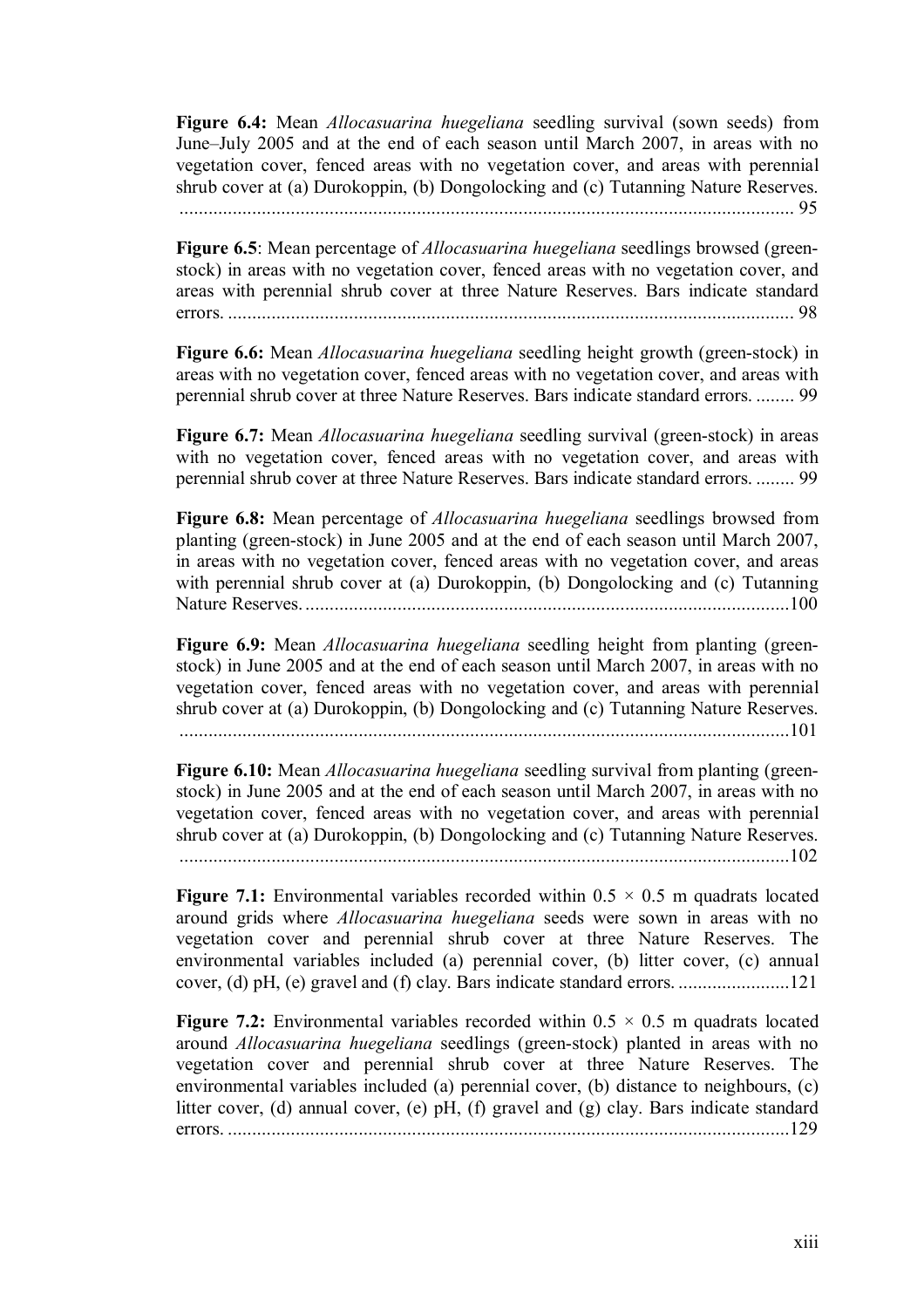**Figure 8.1:** Diagram of a set of exclosures and adjacent unfenced area, indicating the mammal herbivores that were excluded from, or had access to, each treatment area including (a)  $-K + W + R$ , (b)  $-K - W - R$ , (c)  $-K + W + R$  and (d)  $+K + W + R$  (n = 3 sets). ......................................................................................................................140

**Figure 8.2:** Total number of kangaroo and tammar wallaby scats found from June 2005 to February 2007, in four treatments at three locations in a patch of kwongan at Tutanning Nature Reserve.  $K =$  kangaroo,  $W =$  tammar wallaby and  $R =$  rabbit, and +/− indicates where herbivores are included or excluded from the treatment. .........148

**Figure 8.3:** Percentage of *Allocasuarina huegeliana* seedlings emerged from seed sown in areas with no vegetation cover and perennial shrub cover, within four treatments at three locations in a patch of kwongan at Tutanning Nature Reserve.  $K =$ kangaroo, W = tammar wallaby and R = rabbit, and  $+/-$  indicates where herbivores are included or excluded from the treatment...........................................................148

**Figure 8.4:** Percentage survival of *Allocasuarina huegeliana* seedlings (sown seed) in areas with no vegetation cover and perennial shrub cover, within four treatments at three locations in a patch of kwongan at Tutanning Nature Reserve.  $K =$  kangaroo, W  $=$  tammar wallaby and R = rabbit, and  $+/-$  indicates where herbivores are included or excluded from the treatment...................................................................................149

**Figure 8.5:** Mean percentage of *Allocasuarina huegeliana* seedlings browsed (greenstock) in areas with no vegetation cover and perennial shrub cover, within four treatments at three locations in a patch of kwongan at Tutanning Nature Reserve.  $K =$ kangaroo, W = tammar wallaby and R = rabbit, and  $+/-$  indicates where herbivores are included or excluded from the treatment. Bars indicate standard errors.............149

**Figure 8.6:** Mean *Allocasuarina huegeliana* seedling height growth (green-stock) in areas with no vegetation cover and perennial shrub cover, within four treatments at three locations in a patch of kwongan at Tutanning Nature Reserve.  $K =$  kangaroo, W  $=$  tammar wallaby and R = rabbit, and  $+/-$  indicates where herbivores are included or excluded from the treatment. Bars indicate standard errors.....................................150

**Figure 8.7:** Mean *Allocasuarina huegeliana* seedling survival (green-stock) in areas with no vegetation cover and perennial shrub cover, within four treatments at three locations in a patch of kwongan at Tutanning Nature Reserve.  $K =$  kangaroo,  $W =$ tammar wallaby and  $R =$  rabbit, and  $+/-$  indicates where herbivores are included or excluded from the treatment. Bars indicate standard errors.....................................150

**Figure 9.1:** Mean seedling height (at two and a half years), inside and outside two exclosures located in an *Allocasuarina huegeliana* woodland burned in April 2004 at Boyagin Nature Reserve. .......................................................................................160

**Figure 9.2:** Mean seedling density (at two and a half years), inside and outside two exclosures located in an *Allocasuarina huegeliana* woodland burned in April 2004 at Boyagin Nature Reserve. .......................................................................................161

**Figure 9.3:** Photographs of Exclosure 1 (October 2005) in an area of *Allocasuarina huegeliana* woodland at Boyagin Nature Reserve burned in April 2004. Top: the exclosure fence line. Middle: *A. huegeliana* seedlings inside the exclosure. Bottom: